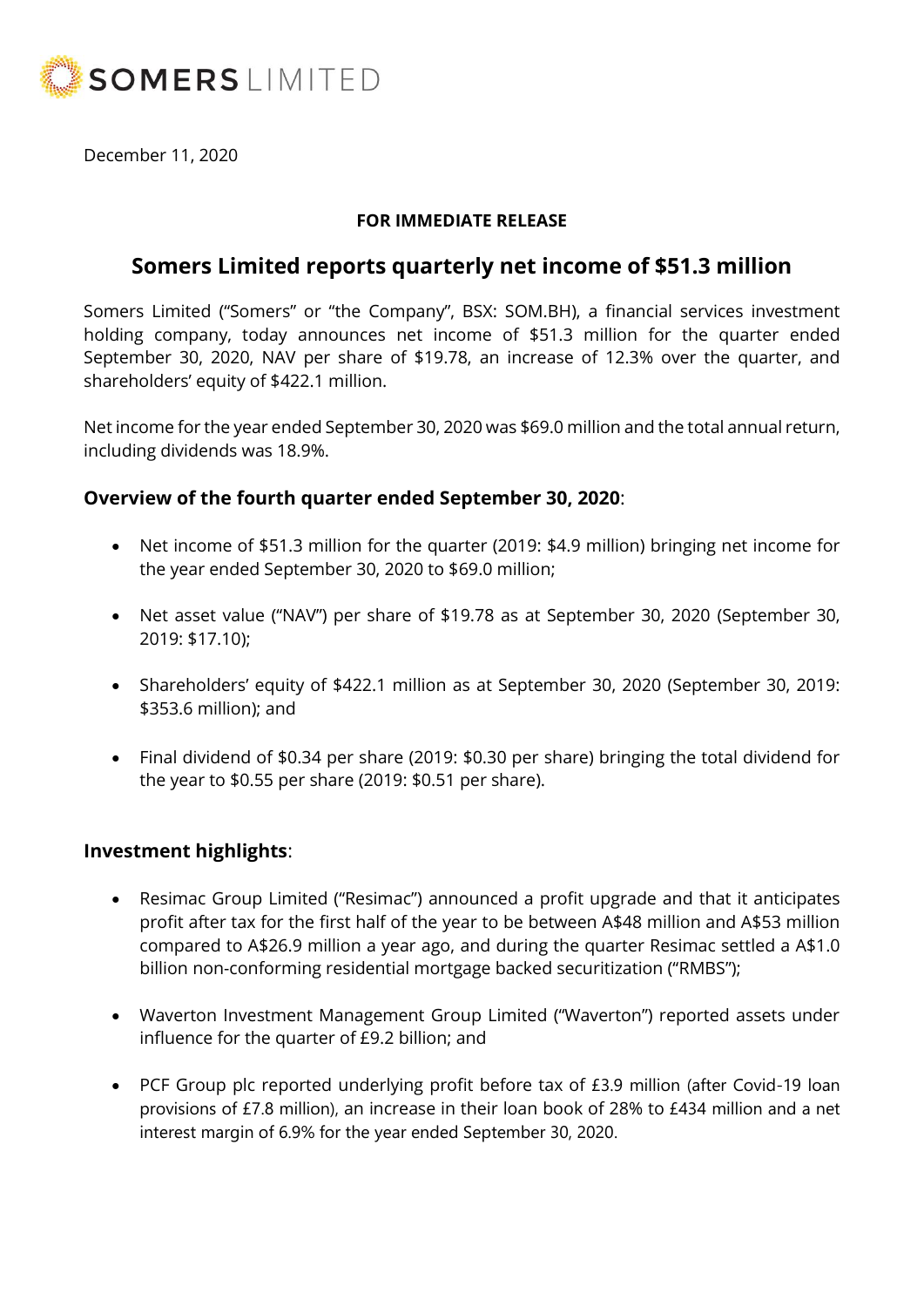

Commenting on the financial results, Warren McLeland, Chairman of Somers said:

"Despite the far-reaching consequences of Covid-19, I am delighted to be able to report that the year ended September 30, 2020 was an excellent year for Somers. During the year, our NAV increased by over 15% to \$19.78 and shareholders' funds increased to \$422.1 million. Our investee companies continue to focus on the Covid-19 fallout, but it is pleasing to see how resilient their business models have been in 2020 and how they have been able to position themselves for growth when the global economy begins to recover. Our largest investment, Resimac, continues to report strong results and this was rewarded with a 42% increase in its share price during the quarter and this strength has continued post the quarter end with its share price increasing further.

Whilst the recent news of Covid-19 vaccines has been positive, it is still going to be a number of months before the global economy can move back to pre Covid-19 growth levels. Covid-19 has severely challenged us and has inflicted huge damage on the underlying economy and disrupted health services, businesses, education and social activities. In addition to Covid-19 we continue to experience two broad opposing forces at work in global markets, being social and political tensions and central bank intervention. The impact of all these events is likely to lead to continued periods of market volatility. However, given the liquidity that has been injected into the financial system by Governments and Central Banks across the globe we believe that on balance asset prices could strengthen in 2021. Our investee companies have dealt well with the challenges imposed on them in 2020 and we believe they are well positioned for the coming year.

Therefore, the Directors are pleased to recommend a 13% increase in the final dividend to \$0.34 per share bringing the total dividend for the year to \$0.55.

Post the quarter end, Somers announced that it had entered into a merger agreement for the sale of BCB to Provident Holdings Ltd. The transaction remains subject to Regulatory and Government approvals, but we hope that it will complete in the first part of 2021 thereby giving Somers increased flexibility and liquidity to take advantage of the current investment opportunities."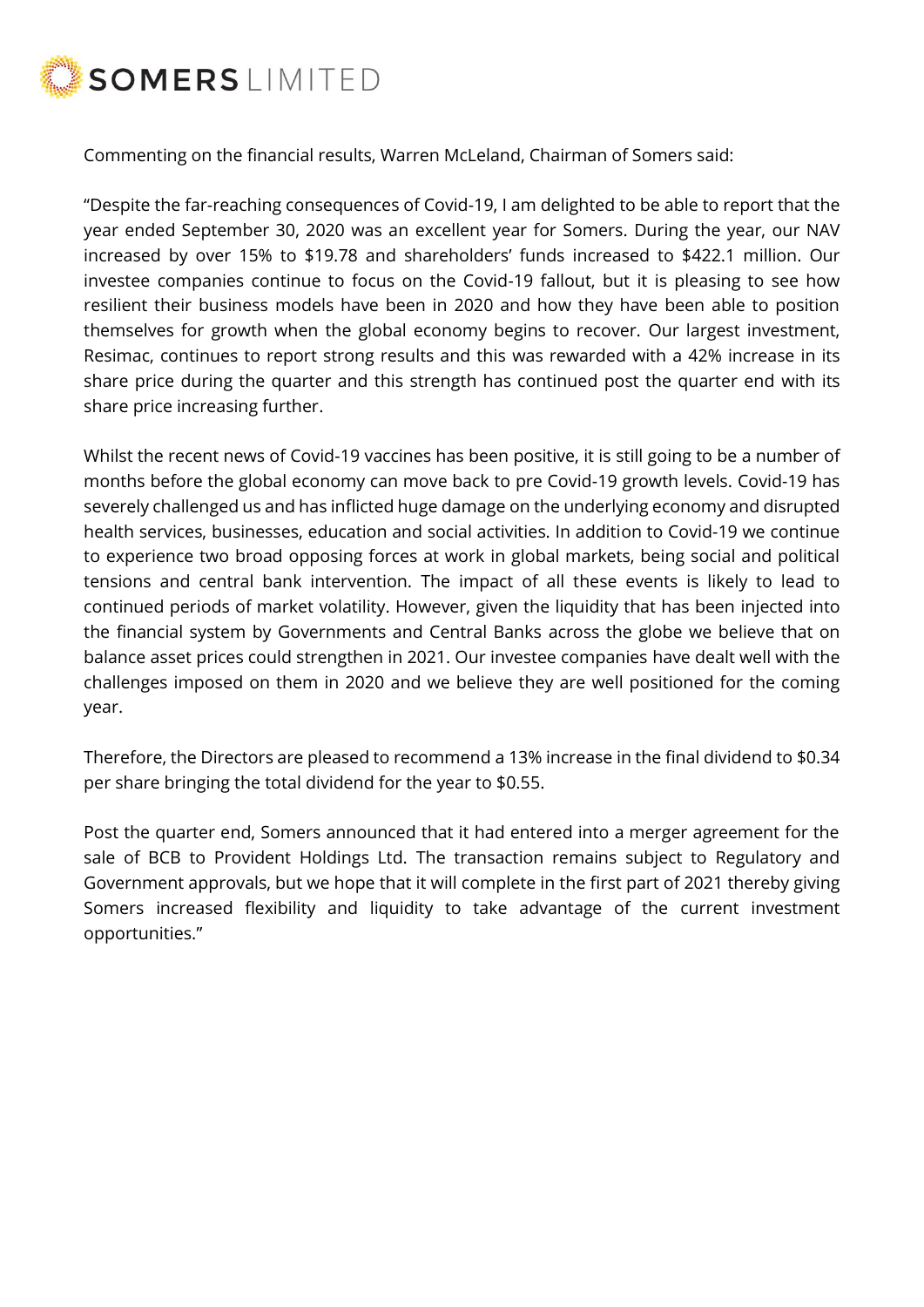

## **Summary of Somers' results for the quarter ended September 30, 2020**

#### **Introduction**

Somers recorded net income of \$51.3 million (2019: \$4.9 million) in the quarter and the earnings per share was \$2.41 (2019: \$0.24). Somers' net asset value per share ended the quarter at \$19.78 (September 30, 2019: \$17.10).

During the quarter, Somers recorded a \$46.8 million gain on its investment portfolio (2019: \$12.9 million). The gain was principally due to an increase in the value of the Company's Australian investments. The share price of our largest investment, Resimac, increased by 42% during the quarter in response to its strong results for the year ended June 30, 2020. In addition, Thorn Group Limited's share price performed strongly during the quarter as its turnaround story started to take shape. Partially offsetting these increases were valuation decreases at PCF (the UK financial sector share prices remained under pressure during the quarter because of Covid-19 provisions and Brexit), BCB (to bring the value in line with the BCB sale price) and West Hamilton (recognising the impact of Covid-19 on commercial property valuations in Bermuda).

Net foreign exchange gains were \$10.0 million for the quarter (2019: loss of \$9.6 million). As at September 30, 2020 80.9% of Somers' investment portfolio was exposed to foreign currencies, primarily Sterling and the Australian Dollar. Over the course of the quarter, the Australian Dollar increased in value versus the US Dollar by 3.7% while Sterling increased by 4.2%. These exchange gains were primarily unrealised.

Somers' total assets increased to \$508.6 million (September 30, 2019: \$423.1 million) due to the valuation uplift and currency movements outlined above. The investment portfolio was \$500.9 million as at September 30, 2020 (September 30, 2019: \$410.3 million) with equity investments (\$494.8 million) accounting for 98.8% of this total. The remaining portfolio investments, amounting to 1.2% (\$6.1 million) consisted of other financial investments. Within investments, Resimac at \$258.9 million, Waverton at \$71.9 million, BCB at \$66.4 million, and PCF at \$32.0 million together represent 85.7% of total investments.

Post the quarter end, the Company announced that it had entered into a merger agreement for the sale of BCB to Provident Holdings Ltd.

#### **Borrowings**

Total borrowings were \$76.0 million at September 30, 2020 (September 30, 2019: \$67.9 million).